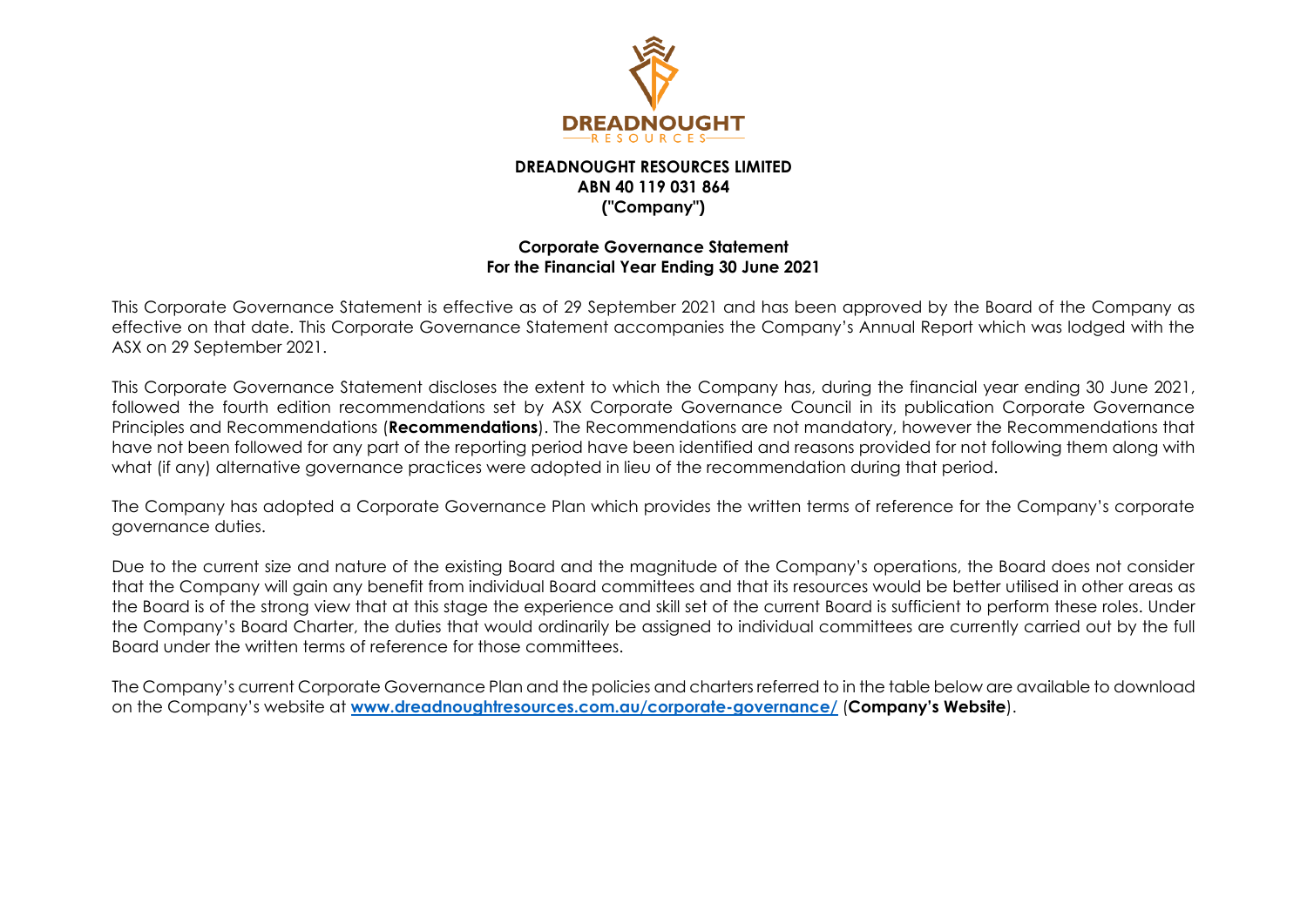|     | <b>ASX Principles &amp; Recommendations (4th Edition)</b>                                                                                                                                                                                                                                                                                     | <b>Compliant?</b> | <b>Explanation</b>                                                                                                                                                                                                                                                                                                                                                                                                                                                                                                                                                                                                                                                                                                                                                                                                                                                                                       |
|-----|-----------------------------------------------------------------------------------------------------------------------------------------------------------------------------------------------------------------------------------------------------------------------------------------------------------------------------------------------|-------------------|----------------------------------------------------------------------------------------------------------------------------------------------------------------------------------------------------------------------------------------------------------------------------------------------------------------------------------------------------------------------------------------------------------------------------------------------------------------------------------------------------------------------------------------------------------------------------------------------------------------------------------------------------------------------------------------------------------------------------------------------------------------------------------------------------------------------------------------------------------------------------------------------------------|
|     | Principle 1 - Lay solid foundations for management and oversight                                                                                                                                                                                                                                                                              |                   |                                                                                                                                                                                                                                                                                                                                                                                                                                                                                                                                                                                                                                                                                                                                                                                                                                                                                                          |
| 1.1 | A listed entity should have and disclose a board<br>charter setting out:<br>(a) the respective roles and responsibilities of its board<br>and management; and<br>(b) those matters expressly reserved to the board and<br>those delegated to management.                                                                                      | <b>YES</b>        | The Company has adopted a Board Charter that sets out<br>the specific roles and responsibilities of the Board, the Chair<br>and management and includes a description of those<br>matters expressly reserved to the Board and those<br>delegated to management.<br>The Board Charter sets out the specific responsibilities of the<br>Board, requirements as to the Board's composition, the<br>roles and responsibilities of the Chairman and Company<br>Secretary, the establishment, operation and management<br>of Board Committees, Directors' access to Company<br>records and information, details of the Board's relationship<br>with management, details of the Board's performance<br>review and details of the Board's disclosure policy.<br>A copy of the Company's Board Charter, which forms part<br>of the Company's Corporate Governance Plan, is<br>available on the Company's Website. |
| 1.2 | A listed entity should:<br>(a) undertake appropriate checks before appointing<br>a director or senior executive or putting someone<br>forward for election as a director; and<br>(b) provide security holders with all material<br>information in its possession relevant to a decision<br>on whether or not to elect or re-elect a director. | <b>YES</b>        | The Company has guidelines for the appointment and<br>(a)<br>selection of the Board in its Corporate Governance<br>Plan. The Company's Nomination Committee Charter<br>(in the Company's Corporate Governance Plan)<br>requires the Nomination Committee (or, in its<br>absence, the Board) to ensure appropriate checks<br>(including checks in respect of character, experience,<br>education, criminal record and bankruptcy history (as<br>appropriate)) are undertaken before appointing a<br>person or putting forward to security holders a<br>candidate for election as a Director.<br>Under the Nomination Committee Charter,<br>(b)<br>- all<br>material information relevant to a decision<br>on.<br>whether or not to elect or re-elect a Director must be<br>provided to security holders in the Notice of Meeting                                                                          |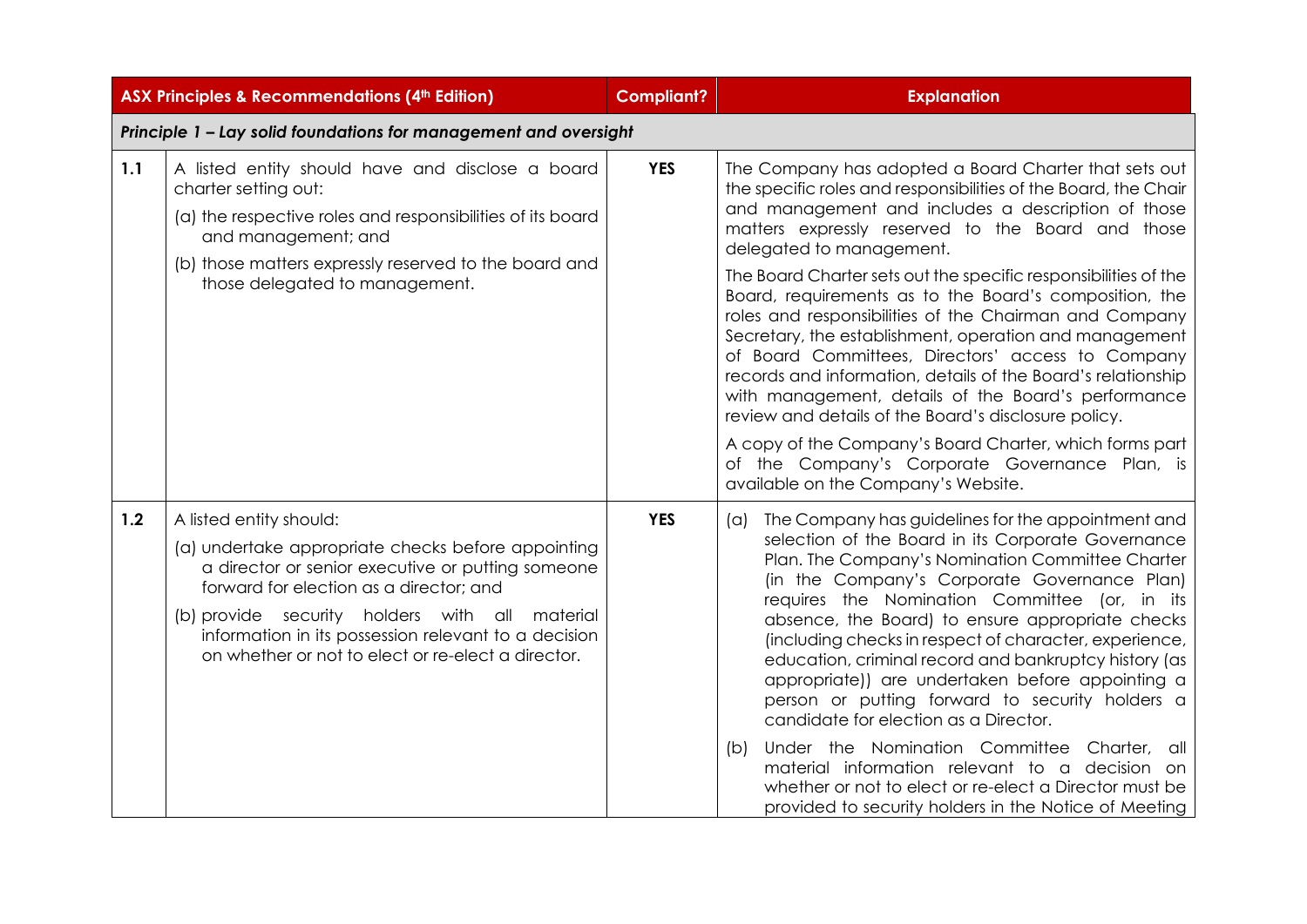|     | <b>ASX Principles &amp; Recommendations (4th Edition)</b>                                                                                                                                                                                                                                                                                                                                                                                                                                                                                                                                                                                           | <b>Compliant?</b> | <b>Explanation</b>                                                                                                                                                                                                                                                                                                                                                                                                                                                                                                                                                                                                                                                                                         |
|-----|-----------------------------------------------------------------------------------------------------------------------------------------------------------------------------------------------------------------------------------------------------------------------------------------------------------------------------------------------------------------------------------------------------------------------------------------------------------------------------------------------------------------------------------------------------------------------------------------------------------------------------------------------------|-------------------|------------------------------------------------------------------------------------------------------------------------------------------------------------------------------------------------------------------------------------------------------------------------------------------------------------------------------------------------------------------------------------------------------------------------------------------------------------------------------------------------------------------------------------------------------------------------------------------------------------------------------------------------------------------------------------------------------------|
|     |                                                                                                                                                                                                                                                                                                                                                                                                                                                                                                                                                                                                                                                     |                   | containing the resolution to elect or re-elect a<br>Director.                                                                                                                                                                                                                                                                                                                                                                                                                                                                                                                                                                                                                                              |
| 1.3 | A listed entity should have a written agreement with<br>each director and senior executive setting out the<br>terms of their appointment.                                                                                                                                                                                                                                                                                                                                                                                                                                                                                                           | <b>YES</b>        | The Company's Nomination Committee Charter requires<br>the Nomination Committee (or, in its absence, the Board)<br>to ensure that each Director and senior executive is a party<br>to a written agreement with the Company which sets out<br>the terms of that Director's or senior executive's<br>appointment.<br>The Company has written agreements with each of its<br>Directors and senior executives.                                                                                                                                                                                                                                                                                                 |
| 1.4 | The company secretary of a listed entity should be<br>accountable directly to the board, through the chair,<br>on all matters to do with the proper functioning of the<br>board.                                                                                                                                                                                                                                                                                                                                                                                                                                                                    | <b>YES</b>        | The Board Charter outlines the roles, responsibility and<br>accountability of the Company Secretary. In accordance<br>with this, the Company Secretary is accountable directly to<br>the Board, through the Chair, on all matters to do with the<br>proper functioning of the Board.                                                                                                                                                                                                                                                                                                                                                                                                                       |
| 1.5 | A listed entity should:<br>(a) have and disclose a diversity policy;<br>(b) through its board or a committee of the board set<br>measurable objectives for achieving gender<br>diversity in the composition of its board, senior<br>executives and workforce generally; and<br>(c) disclose in relation to each reporting period:<br>(1) the measurable objectives set for that period to<br>achieve gender diversity;<br>(2) the entity's progress towards achieving those<br>objectives; and<br>$(3)$ either:<br>(A) the respective proportions of men and<br>women on the board, in senior executive<br>positions and across the whole workforce | <b>PARTIAL</b>    | The Company has adopted a Diversity Policy which<br>$(\alpha)$<br>provides a framework for the Company to establish<br>achieve measurable diversity objectives,<br>and<br>including in respect of gender diversity. The Diversity<br>Policy allows the Board to set measurable gender<br>diversity objectives if considered appropriate, and to<br>assess annually both the objectives (if any have been<br>set) and the Company's progress in achieving them.<br>The Diversity Policy forms part of the Corporate<br>Governance Plan.<br>The Board did not set measurable gender diversity<br>(b)<br>objectives for the past financial year given the size of<br>the Company and scale of its operations. |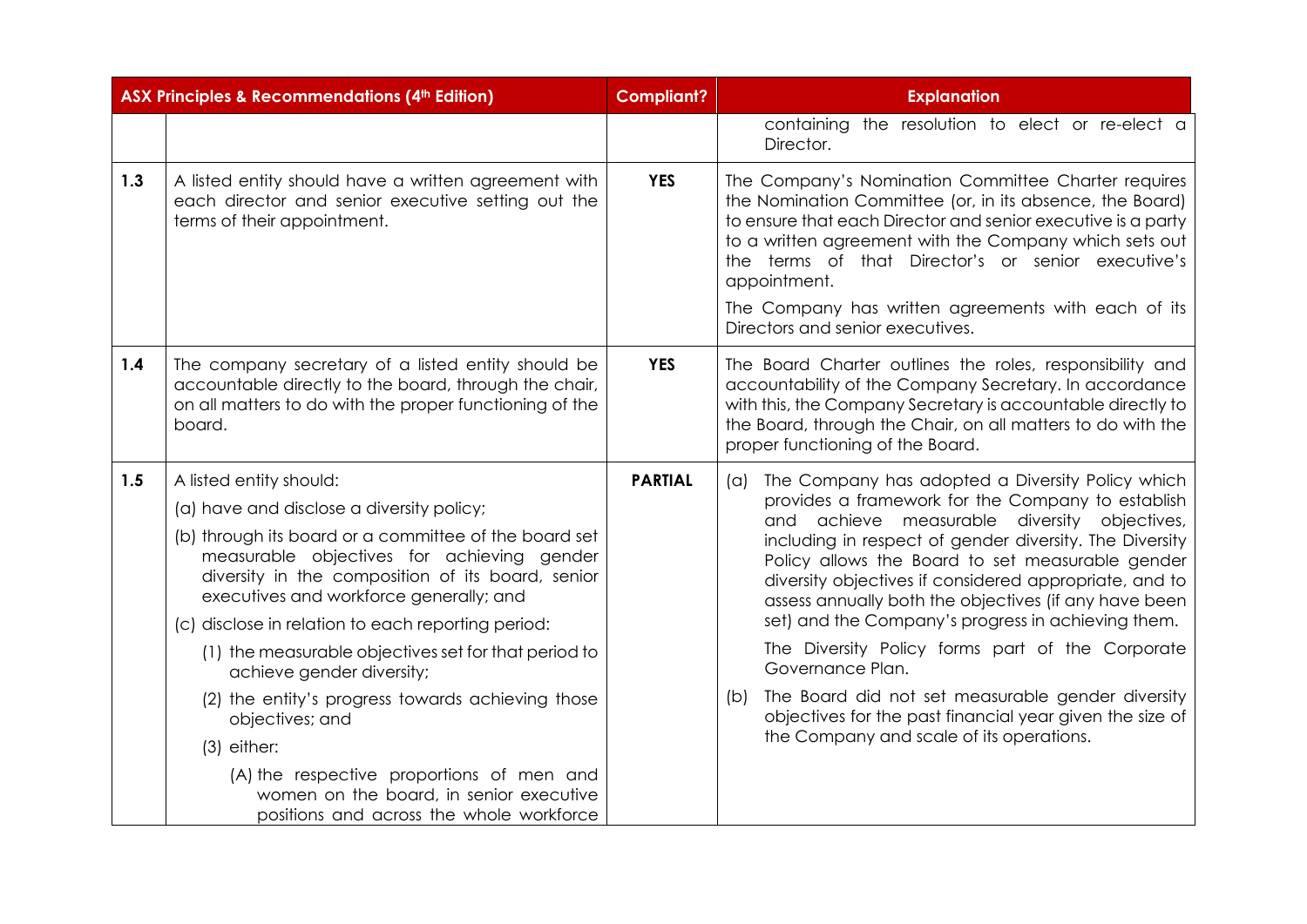|     | <b>ASX Principles &amp; Recommendations (4th Edition)</b>                                                                                                                                                                                                                                                                                                                               | <b>Compliant?</b> | <b>Explanation</b>                                                                                                                                                                                                                                                                                                                                                                                                                                                                                                                                                                                                                                                         |
|-----|-----------------------------------------------------------------------------------------------------------------------------------------------------------------------------------------------------------------------------------------------------------------------------------------------------------------------------------------------------------------------------------------|-------------------|----------------------------------------------------------------------------------------------------------------------------------------------------------------------------------------------------------------------------------------------------------------------------------------------------------------------------------------------------------------------------------------------------------------------------------------------------------------------------------------------------------------------------------------------------------------------------------------------------------------------------------------------------------------------------|
| 1.6 | (including how the entity has defined<br>"senior executive" for these purposes); or<br>(B) if the entity is a "relevant employer" under<br>the Workplace Gender Equality Act, the<br>entity's most recent "Gender Equality<br>Indicators", as defined in and published<br>under that Act.<br>A listed entity should:                                                                    | <b>YES</b>        | The Company's Nomination Committee (or, in its<br>$(\alpha)$                                                                                                                                                                                                                                                                                                                                                                                                                                                                                                                                                                                                               |
|     | (a) have and disclose a process for periodically<br>evaluating the performance of the board, its<br>committees and individual directors; and<br>(b) disclose for each reporting period whether a<br>performance evaluation has been undertaken in<br>accordance with that process during or in respect<br>of that period.                                                               |                   | absence, the Board) is responsible for evaluating the<br>performance of the Board, its committees and<br>individual Directors on an annual basis. It may do so<br>with the aid of an independent advisor. The process<br>for this is set out in the Company's Corporate<br>Governance Plan.<br>The Company's Corporate Governance Plan requires<br>(b)<br>the Company to disclose whether or not performance<br>evaluations were conducted during the relevant<br>reporting period. The Company has completed<br>informal performance evaluations in respect of the<br>Board and individual Directors for the past financial<br>year in accordance with the above process. |
| 1.7 | A listed entity should:<br>(a) have and disclose a process for periodically<br>evaluating the performance of its senior<br>executives at least once every reporting period;<br>and<br>(b) disclose for each reporting period whether a<br>performance evaluation has been undertaken in<br>the reporting period in accordance with that<br>process during or in respect of that period. | <b>YES</b>        | The Company's Nomination Committee (or, in its<br>$(\alpha)$<br>absence, the Board) is responsible for evaluating the<br>performance of the Company's senior executives on<br>an annual basis. The Company's Remuneration<br>Committee (or, in its absence, the Board) is<br>responsible for evaluating the remuneration of the<br>Company's senior executives on an annual basis. A<br>senior executive, for these purposes, means key<br>(as defined in<br>management personnel<br>the<br>Corporations Act) other than a non-executive<br>Director.                                                                                                                      |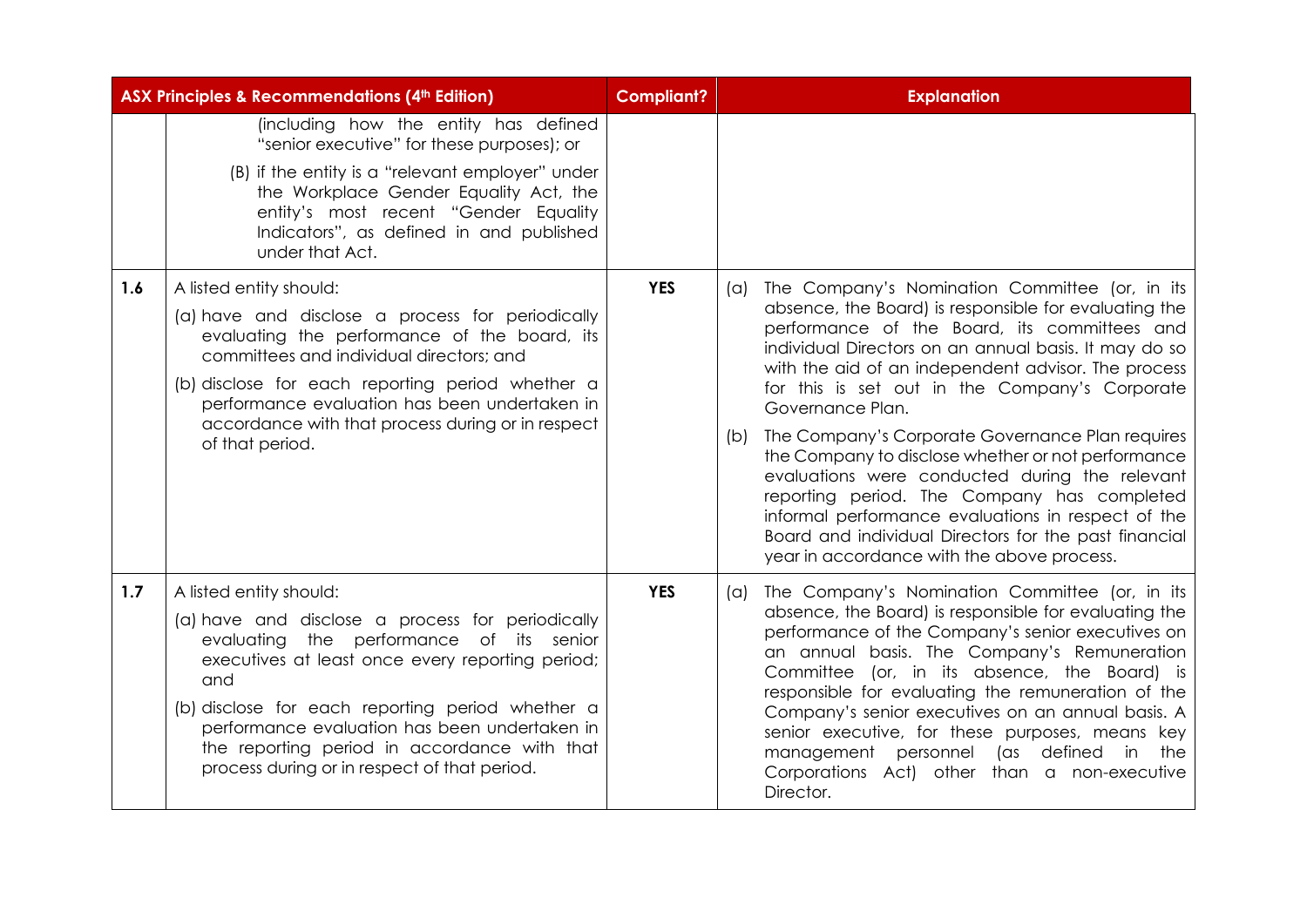|     | <b>ASX Principles &amp; Recommendations (4th Edition)</b>                                                                                                                                                                                                                                                                                                                                                                                                                                                                                                                                                                                                                                                                                                                                                                                                              | <b>Compliant?</b> | <b>Explanation</b>                                                                                                                                                                                                                                                                                                                                                                                                                                                                                                                                                                                                                                                                                                                                                                                                                                                                                                                                    |
|-----|------------------------------------------------------------------------------------------------------------------------------------------------------------------------------------------------------------------------------------------------------------------------------------------------------------------------------------------------------------------------------------------------------------------------------------------------------------------------------------------------------------------------------------------------------------------------------------------------------------------------------------------------------------------------------------------------------------------------------------------------------------------------------------------------------------------------------------------------------------------------|-------------------|-------------------------------------------------------------------------------------------------------------------------------------------------------------------------------------------------------------------------------------------------------------------------------------------------------------------------------------------------------------------------------------------------------------------------------------------------------------------------------------------------------------------------------------------------------------------------------------------------------------------------------------------------------------------------------------------------------------------------------------------------------------------------------------------------------------------------------------------------------------------------------------------------------------------------------------------------------|
|     |                                                                                                                                                                                                                                                                                                                                                                                                                                                                                                                                                                                                                                                                                                                                                                                                                                                                        |                   | The applicable processes for these evaluations can<br>be found in the Company's Corporate Governance<br>Plan.                                                                                                                                                                                                                                                                                                                                                                                                                                                                                                                                                                                                                                                                                                                                                                                                                                         |
|     |                                                                                                                                                                                                                                                                                                                                                                                                                                                                                                                                                                                                                                                                                                                                                                                                                                                                        |                   | The Company has completed informal performance<br>(b)<br>evaluations in respect of the senior executives for the<br>past financial year in accordance with the applicable<br>processes.                                                                                                                                                                                                                                                                                                                                                                                                                                                                                                                                                                                                                                                                                                                                                               |
|     | Principle 2 – Structure the board to be effective and add value                                                                                                                                                                                                                                                                                                                                                                                                                                                                                                                                                                                                                                                                                                                                                                                                        |                   |                                                                                                                                                                                                                                                                                                                                                                                                                                                                                                                                                                                                                                                                                                                                                                                                                                                                                                                                                       |
| 2.1 | The board of a listed entity should:<br>(a) have a nomination committee which:<br>(1) has at least three members, a majority of whom<br>are independent directors; and<br>(2) is chaired by an independent director,<br>and disclose:<br>(3) the charter of the committee;<br>(4) the members of the committee; and<br>(5) as at the end of each reporting period, the<br>number of times the committee<br>met<br>throughout the period and the individual<br>attendances of the members at those<br>meetings; or<br>(b) if it does not have a nomination committee,<br>disclose that fact and the processes it employs to<br>address board succession issues and to ensure that<br>the board has the appropriate balance of skills,<br>knowledge, experience, independence and<br>diversity to enable it to discharge its duties and<br>responsibilities effectively. | <b>PARTIAL</b>    | The Company's Nomination Committee Charter<br>(a)<br>provides for the creation of a Nomination Committee<br>(if it is considered it will benefit the Company), with at<br>least three members, a majority of whom are<br>independent Directors, and which must be chaired by<br>an independent Director.<br>The Company did not have a Nomination Committee<br>(b)<br>for the past financial year as the Board did not<br>consider the Company would benefit from its<br>establishment. In accordance with the Company's<br>Board Charter, the Board carries out the duties that<br>would ordinarily be carried out by the Nomination<br>Committee under the Nomination Committee<br>Charter, including processes to address succession<br>issues and to ensure the Board has the appropriate<br>balance of skills, experience, independence and<br>knowledge of the entity to enable it to discharge its<br>duties and responsibilities effectively. |
| 2.2 | A listed entity should have and disclose a board skills<br>matrix setting out the mix of skills and diversity that the                                                                                                                                                                                                                                                                                                                                                                                                                                                                                                                                                                                                                                                                                                                                                 | <b>YES</b>        | Under the Nomination Committee Charter, the Nomination<br>Committee (or, in its absence, the Board) is required to                                                                                                                                                                                                                                                                                                                                                                                                                                                                                                                                                                                                                                                                                                                                                                                                                                    |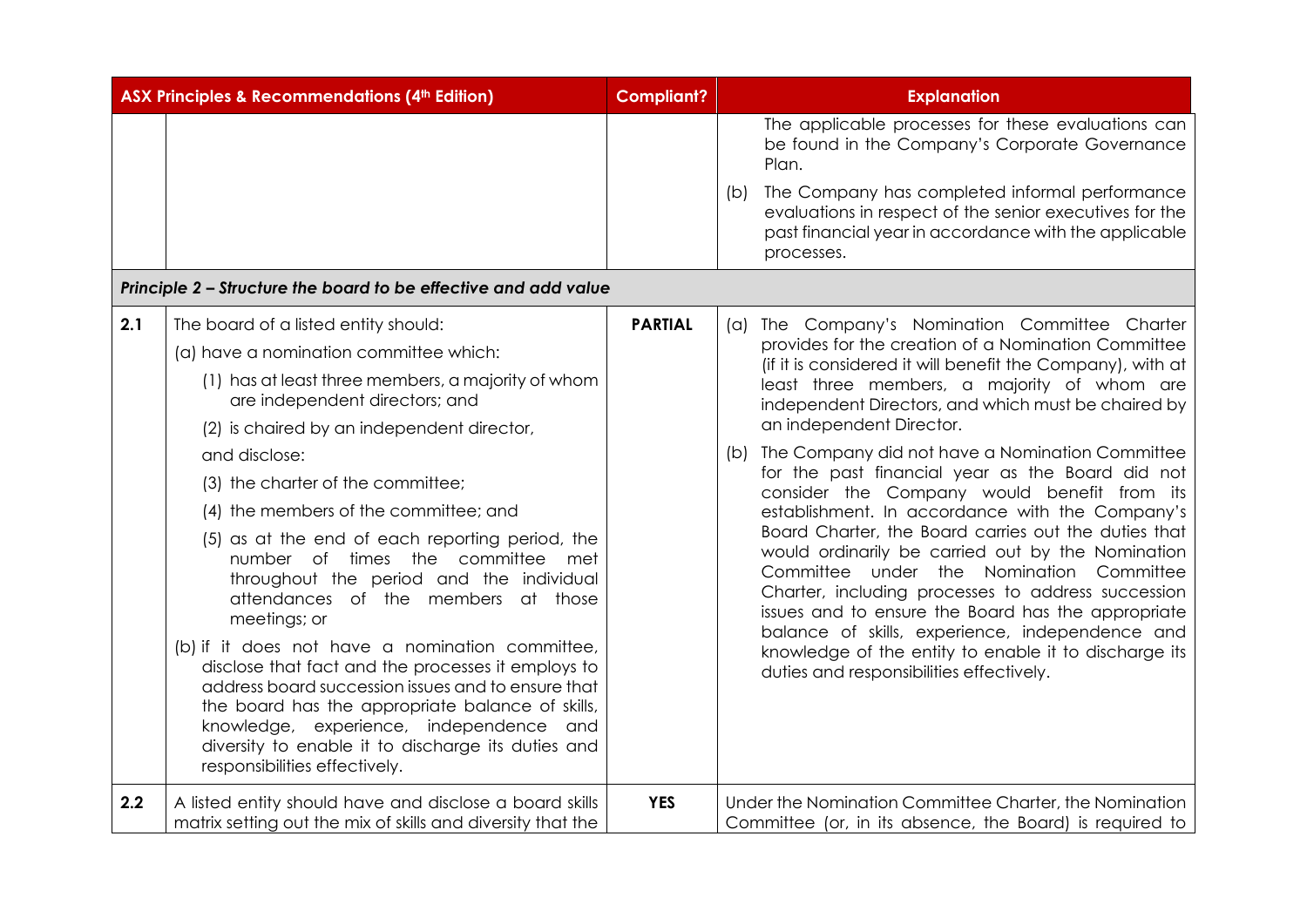|     | ASX Principles & Recommendations (4th Edition)                                                                                                                                                                                                                                                                                                                                                                                                                                                                         | Compliant? | <b>Explanation</b>                                                                                                                                                                                                                                                                                                                                                                                                                                                                                                                                                                                                                                                                                              |
|-----|------------------------------------------------------------------------------------------------------------------------------------------------------------------------------------------------------------------------------------------------------------------------------------------------------------------------------------------------------------------------------------------------------------------------------------------------------------------------------------------------------------------------|------------|-----------------------------------------------------------------------------------------------------------------------------------------------------------------------------------------------------------------------------------------------------------------------------------------------------------------------------------------------------------------------------------------------------------------------------------------------------------------------------------------------------------------------------------------------------------------------------------------------------------------------------------------------------------------------------------------------------------------|
|     | board currently has or is looking to achieve in its<br>membership.                                                                                                                                                                                                                                                                                                                                                                                                                                                     |            | prepare a Board skills matrix setting out the mix of skills and<br>diversity that the Board currently has (or is looking to<br>achieve) and to review this at least annually against the<br>Company's Board skills matrix to ensure the appropriate<br>mix of skills and expertise is present to facilitate successful<br>strategic direction. The current Board skills matrix is<br>annexed to this Corporate Governance Statement.<br>The Board Charter requires the disclosure of each Board<br>member's qualifications and expertise. Full details as to<br>each Director and senior executive's relevant skills and<br>experience are available in the Directors Report in the<br>Company's Annual Report. |
| 2.3 | A listed entity should disclose:<br>(a) the names of the directors considered by the<br>board to be independent directors;<br>(b) if a director has an interest, position or relationship<br>of the type described in Box 2.3 but the board is of<br>the opinion that it does not compromise the<br>independence of the director, the nature of the<br>interest, position or relationship in question and an<br>explanation of why the board is of that opinion;<br>and<br>(c) the length of service of each director. | <b>YES</b> | (a) The Board Charter requires the disclosure of the names<br>of Directors considered by the Board to be<br>independent. The Board considers that as at the date<br>of adoption of this statement the following Directors<br>are independent:<br>Mr Ian Gordon, and<br>i)<br>Mr Paul Payne.<br>$\mathsf{ii}$<br>There are no independent Directors who fall into this<br>(b)<br>category.<br>The Company's Annual Report discloses the length of<br> C <br>service of each Director, as at the end of each<br>financial year.                                                                                                                                                                                   |
| 2.4 | A majority of the board of a listed entity should be<br>independent directors.                                                                                                                                                                                                                                                                                                                                                                                                                                         | <b>NO</b>  | The Board considers Mr Gordon and Mr Payne to be<br>independent. These two non-executive directors form 50%<br>of the board.                                                                                                                                                                                                                                                                                                                                                                                                                                                                                                                                                                                    |
| 2.5 | The chair of the board of a listed entity should be an<br>independent director and, in particular, should not be<br>the same person as the CEO of the entity.                                                                                                                                                                                                                                                                                                                                                          | <b>NO</b>  | The Board Charter provides that, where practical, the Chair<br>of the Board should be an independent Director and<br>should not be the CEO/Managing Director.                                                                                                                                                                                                                                                                                                                                                                                                                                                                                                                                                   |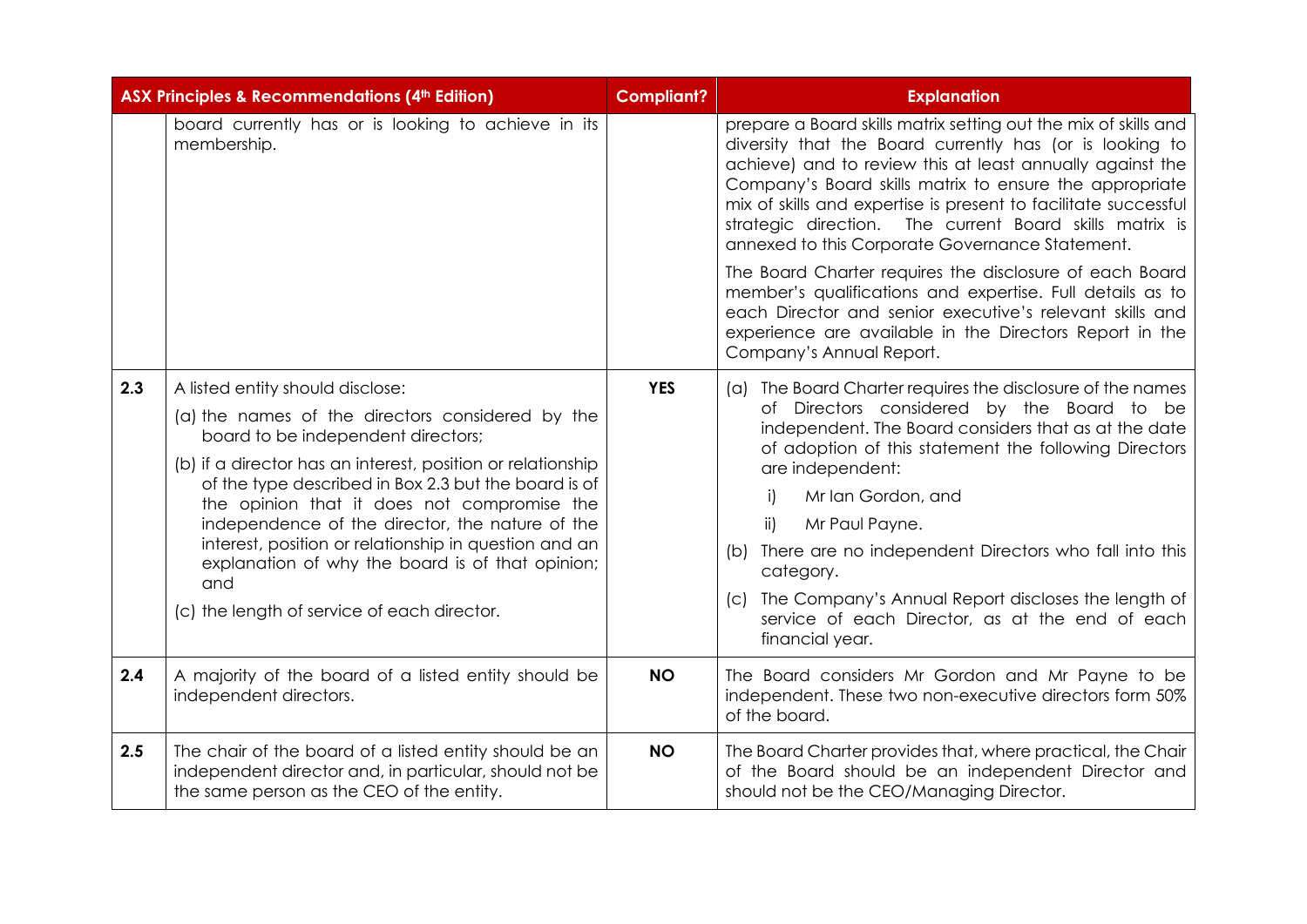|     | <b>ASX Principles &amp; Recommendations (4th Edition)</b>                                                                                                                                                                                                                                        | <b>Compliant?</b> | <b>Explanation</b>                                                                                                                                                                                                                                                                                                                                                                                                                                                                                                                                                                                                                                                                          |
|-----|--------------------------------------------------------------------------------------------------------------------------------------------------------------------------------------------------------------------------------------------------------------------------------------------------|-------------------|---------------------------------------------------------------------------------------------------------------------------------------------------------------------------------------------------------------------------------------------------------------------------------------------------------------------------------------------------------------------------------------------------------------------------------------------------------------------------------------------------------------------------------------------------------------------------------------------------------------------------------------------------------------------------------------------|
|     |                                                                                                                                                                                                                                                                                                  |                   | While the Company recognises the benefit of having an<br>independent director as Chairman, the Board considers<br>that Mr Paul Chapman retains independent judgment such<br>that it does not interfere with the discharge of his duties to<br>the Company. The Board has had due regard to the<br>current size and structure of the Company, composition of<br>the current Board and Mr Chapman's extensive<br>experience in managing companies in the resources<br>industry. The Board considers that Mr Chapman is the most<br>suitable person to act as Chair and believes that it can<br>maintain a high level of integrity to discharge its duties and<br>responsibilities as a Board. |
| 2.6 | A listed entity should have a program for inducting<br>new directors and for periodically reviewing whether<br>there is a need for existing directors to undertake<br>professional development to maintain the skills and<br>knowledge needed to perform their role as directors<br>effectively. | <b>YES</b>        | In accordance with the Company's Board Charter, the<br>Nominations Committee (or, in its absence, the Board) is<br>responsible for the approval and review of induction and<br>continuing professional development programs and<br>procedures for Directors to ensure that they can effectively<br>discharge their responsibilities. The Company Secretary is<br>responsible for facilitating inductions and professional<br>development.                                                                                                                                                                                                                                                   |
|     | Principle 3 - Instil a culture of acting lawfully, ethically and responsibly                                                                                                                                                                                                                     |                   |                                                                                                                                                                                                                                                                                                                                                                                                                                                                                                                                                                                                                                                                                             |
| 3.1 | A listed entity should articulate and disclose its values.                                                                                                                                                                                                                                       | <b>YES</b>        | The Company's Board Charter (which forms part of the<br>Company's Corporate Governance Plan) outlines the<br>Company's Purpose, Strategy and Values.                                                                                                                                                                                                                                                                                                                                                                                                                                                                                                                                        |
| 3.2 | A listed entity should:<br>(a) have and disclose a code of conduct for its<br>directors, senior executives and employees; and<br>(b) ensure that the board or a committee of the board<br>is informed of any material breaches of that code.                                                     | <b>YES</b>        | The Company's Corporate Code of Conduct (which forms<br>part of the Company's Corporate Governance Plan)<br>applies to the Company's Officers, employees and<br>contractors.<br>The Code of Conduct outlines the principles and standards<br>to which the Company's Officers, employees and<br>contractors are encouraged to strive towards when                                                                                                                                                                                                                                                                                                                                            |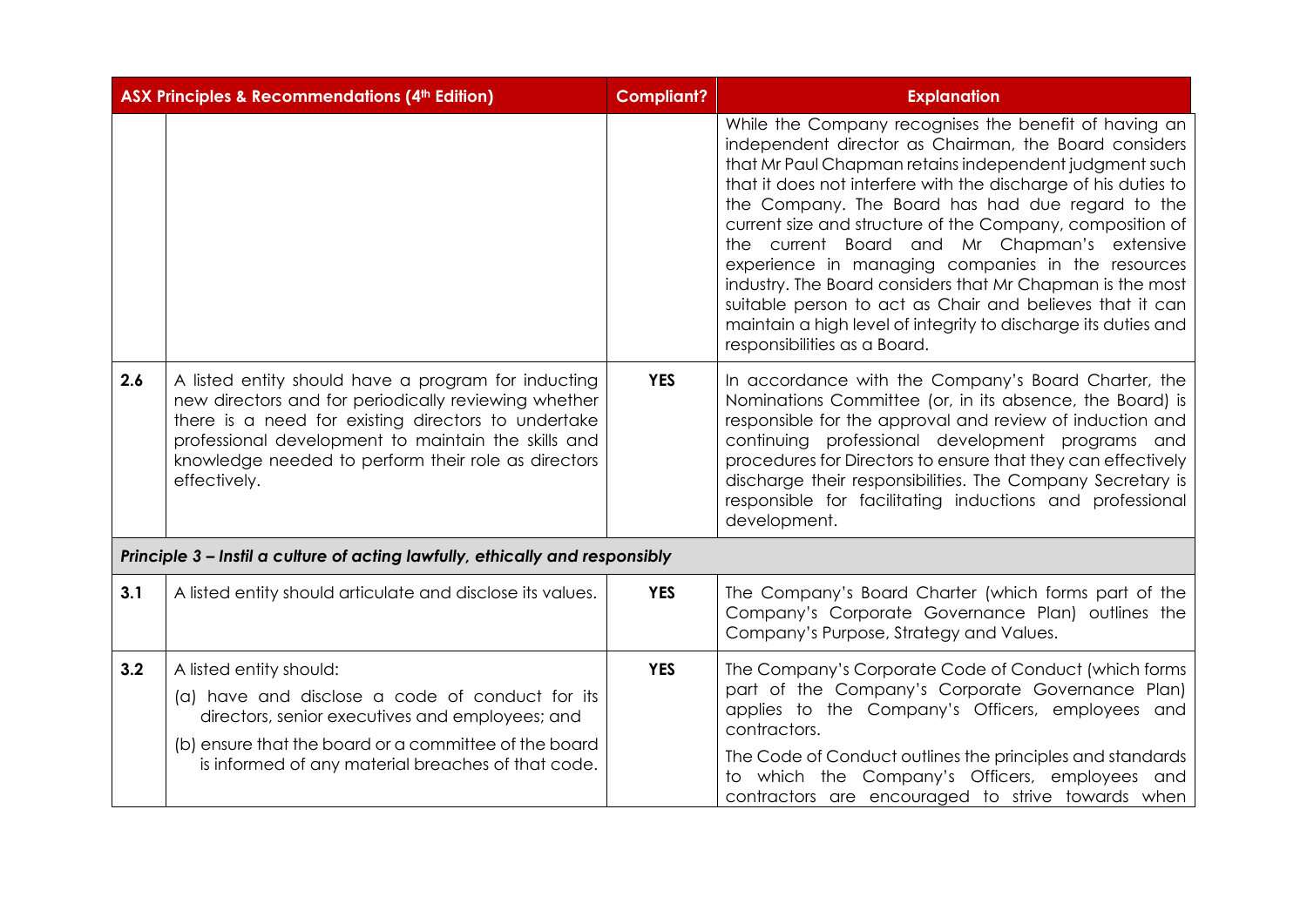|     | <b>ASX Principles &amp; Recommendations (4th Edition)</b>                                                                                                                                                                                                                                                                                                                                                                                                                                                                                                                               |                | <b>Explanation</b>                                                                                                                                                                                                                                                                                                                                                                                                                                                                                                                                                                                                                                                                                                                                                                                   |
|-----|-----------------------------------------------------------------------------------------------------------------------------------------------------------------------------------------------------------------------------------------------------------------------------------------------------------------------------------------------------------------------------------------------------------------------------------------------------------------------------------------------------------------------------------------------------------------------------------------|----------------|------------------------------------------------------------------------------------------------------------------------------------------------------------------------------------------------------------------------------------------------------------------------------------------------------------------------------------------------------------------------------------------------------------------------------------------------------------------------------------------------------------------------------------------------------------------------------------------------------------------------------------------------------------------------------------------------------------------------------------------------------------------------------------------------------|
|     |                                                                                                                                                                                                                                                                                                                                                                                                                                                                                                                                                                                         |                | dealing with each other, shareholders, other stakeholders<br>and the broader community.                                                                                                                                                                                                                                                                                                                                                                                                                                                                                                                                                                                                                                                                                                              |
| 3.3 | A listed entity should:<br>(a) have and disclose a whistleblower policy; and<br>(b) ensure that the board or a committee of the board<br>is informed of any material incidents reported<br>under that policy.                                                                                                                                                                                                                                                                                                                                                                           | <b>YES</b>     | The Company has established a Whistleblower Policy<br>(which forms part of the Company's Corporate<br>Governance Plan) outlining who is entitled to protection as<br>a whistleblower, the procedures for reporting and<br>investigating reported matters, and the measures in place<br>to protect reporters of improper conduct.                                                                                                                                                                                                                                                                                                                                                                                                                                                                     |
| 3.4 | A listed entity should:<br>(a) have and disclose an anti-bribery and corruption<br>policy; and<br>(b) ensure that the board or a committee of the board<br>is informed of any material breaches of that policy.                                                                                                                                                                                                                                                                                                                                                                         | <b>YES</b>     | The Company has established an Anti-Bribery and<br>Corruption Policy (which forms part of the Company's<br>Corporate Governance Plan) setting out the responsibilities<br>in observing and upholding the Company's position on<br>bribery and corruption and providing information and<br>guidance to those working for the Company on how to<br>recognise and deal with bribery and corruption issues.                                                                                                                                                                                                                                                                                                                                                                                              |
|     | Principle 4 - Safeguard the integrity of corporate reports                                                                                                                                                                                                                                                                                                                                                                                                                                                                                                                              |                |                                                                                                                                                                                                                                                                                                                                                                                                                                                                                                                                                                                                                                                                                                                                                                                                      |
| 4.1 | The board of a listed entity should:<br>(a) have an audit committee which:<br>(1) has at least three members, all of whom are<br>non-executive directors and a majority of<br>whom are independent directors; and<br>(2) is chaired by an independent director, who is<br>not the chair of the board,<br>and disclose:<br>(3) the charter of the committee;<br>(4) the relevant qualifications and experience of<br>the members of the committee; and<br>(5) in relation to each reporting period, the<br>number of times the committee met<br>throughout the period and the individual | <b>PARTIAL</b> | (a) The Company's Corporate Governance Plan contains<br>an Audit and Risk Committee Charter that provides for<br>the creation of an Audit and Risk Committee (if it is<br>considered it will benefit the Company), with at least<br>three members, all of whom must be independent<br>Directors, and which must be chaired by an<br>independent Director.<br>The Company did not have an Audit and Risk<br>(b)<br>Committee for the past financial year as the Board did<br>not consider the Company would benefit from its<br>establishment. In accordance with the Company's<br>Board Charter, the Board carries out the duties that<br>would ordinarily be carried out by the Audit and Risk<br>Committee under the Audit and Risk Committee<br>Charter including Risk Management, Internal Audit |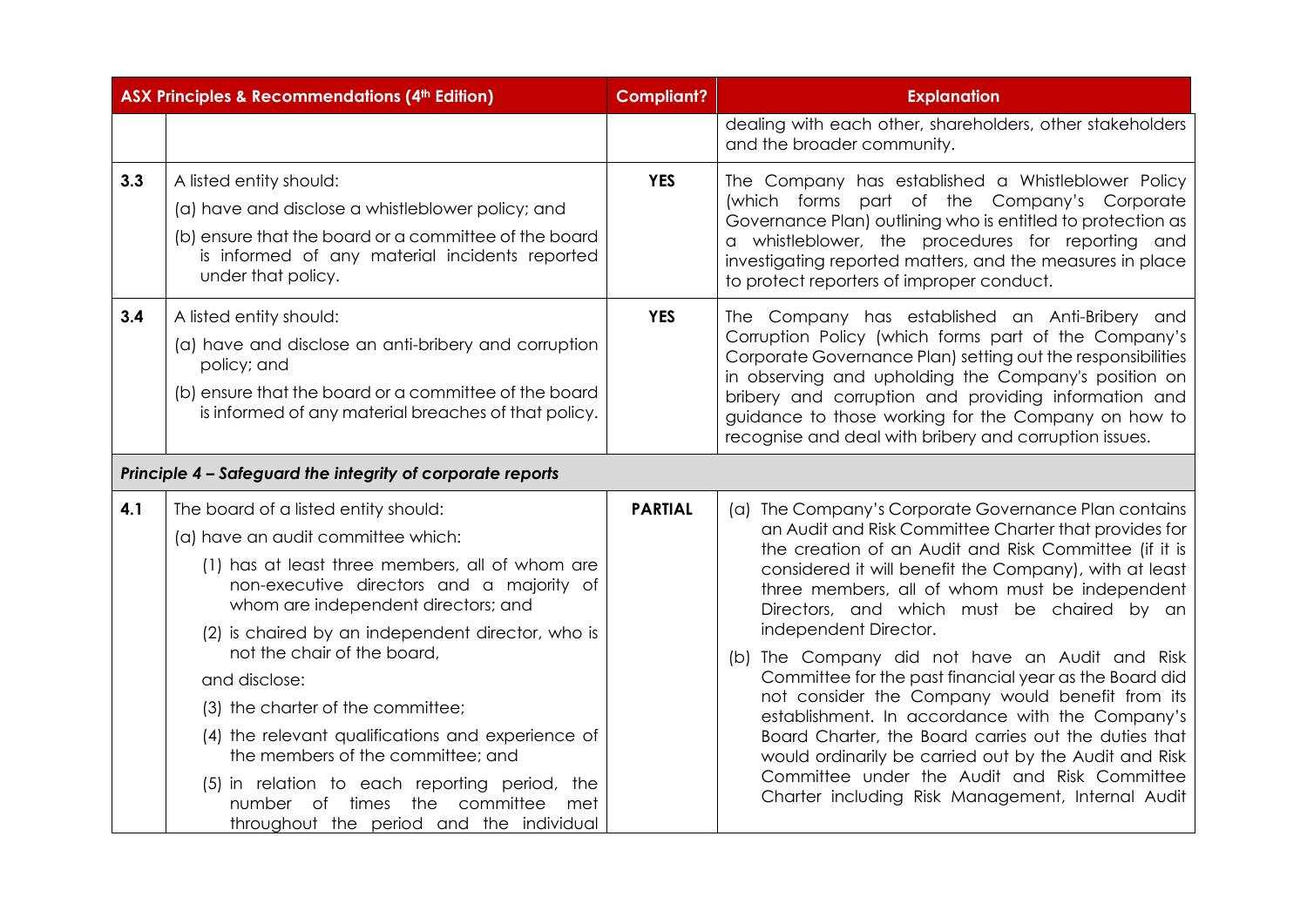|                                                   | <b>ASX Principles &amp; Recommendations (4th Edition)</b>                                                                                                                                                                                                                                                                                                                                                                                                                                                                                                                                                 | <b>Compliant?</b> | <b>Explanation</b>                                                                                                                                                                                                                                                                                                         |  |
|---------------------------------------------------|-----------------------------------------------------------------------------------------------------------------------------------------------------------------------------------------------------------------------------------------------------------------------------------------------------------------------------------------------------------------------------------------------------------------------------------------------------------------------------------------------------------------------------------------------------------------------------------------------------------|-------------------|----------------------------------------------------------------------------------------------------------------------------------------------------------------------------------------------------------------------------------------------------------------------------------------------------------------------------|--|
|                                                   | attendances of the members at those<br>meetings; or                                                                                                                                                                                                                                                                                                                                                                                                                                                                                                                                                       |                   | functions and ensuring the proper relationships with<br>the External Auditors.                                                                                                                                                                                                                                             |  |
|                                                   | (b) if it does not have an audit committee, disclose<br>that fact and the processes it employs that<br>independently verify and safeguard the integrity of<br>its corporate reporting, including the processes for<br>the appointment and removal of the external<br>auditor and the rotation of the audit engagement<br>partner.                                                                                                                                                                                                                                                                         |                   | The appointment and removal of the External Auditors<br>are reviewed based on ongoing reviews by the Board<br>and the rotation of the audit engagement partner is<br>ensured to be compliant with relevant legislation.                                                                                                    |  |
| 4.2                                               | The board of a listed entity should, before it approves<br>the entity's financial statements for a financial period,<br>receive from its CEO and CFO a declaration that, in<br>their opinion, the financial records of the entity have<br>been properly maintained and that the financial<br>statements comply with the appropriate accounting<br>standards and give a true and fair view of the financial<br>position and performance of the entity and that the<br>opinion has been formed on the basis of a sound<br>system of risk management and internal control which<br>is operating effectively. | <b>YES</b>        | The Company's Audit and Risk Committee Charter requires<br>the CEO/Managing Director and CFO (or, if none, the<br>person(s) fulfilling those functions) to provide a sign off on<br>these terms.<br>The Company has obtained a sign off on these terms for<br>each of its financial statements in the past financial year. |  |
| 4.3                                               | A listed entity should disclose its process to verify the<br>integrity of any periodic corporate report it releases to<br>the market that is not audited or reviewed by an<br>external auditor.                                                                                                                                                                                                                                                                                                                                                                                                           | <b>YES</b>        | Following the Recommendations, all reports are produced<br>by the Chief Financial Officer then reviewed for accuracy<br>and verified for integrity by the Board and the Company<br>Secretary prior to release.                                                                                                             |  |
| Principle 5 - Make timely and balanced disclosure |                                                                                                                                                                                                                                                                                                                                                                                                                                                                                                                                                                                                           |                   |                                                                                                                                                                                                                                                                                                                            |  |
| 5.1                                               | A listed entity should have and disclose a written<br>policy for complying with its continuous disclosure<br>obligations under listing rule 3.1                                                                                                                                                                                                                                                                                                                                                                                                                                                           | <b>YES</b>        | The Board Charter provides details of the Company's<br>disclosure policy. In addition, the Corporate Governance<br>Plan details the Company's disclosure requirements as<br>required by the ASX Listing Rules and other relevant<br>legislation.                                                                           |  |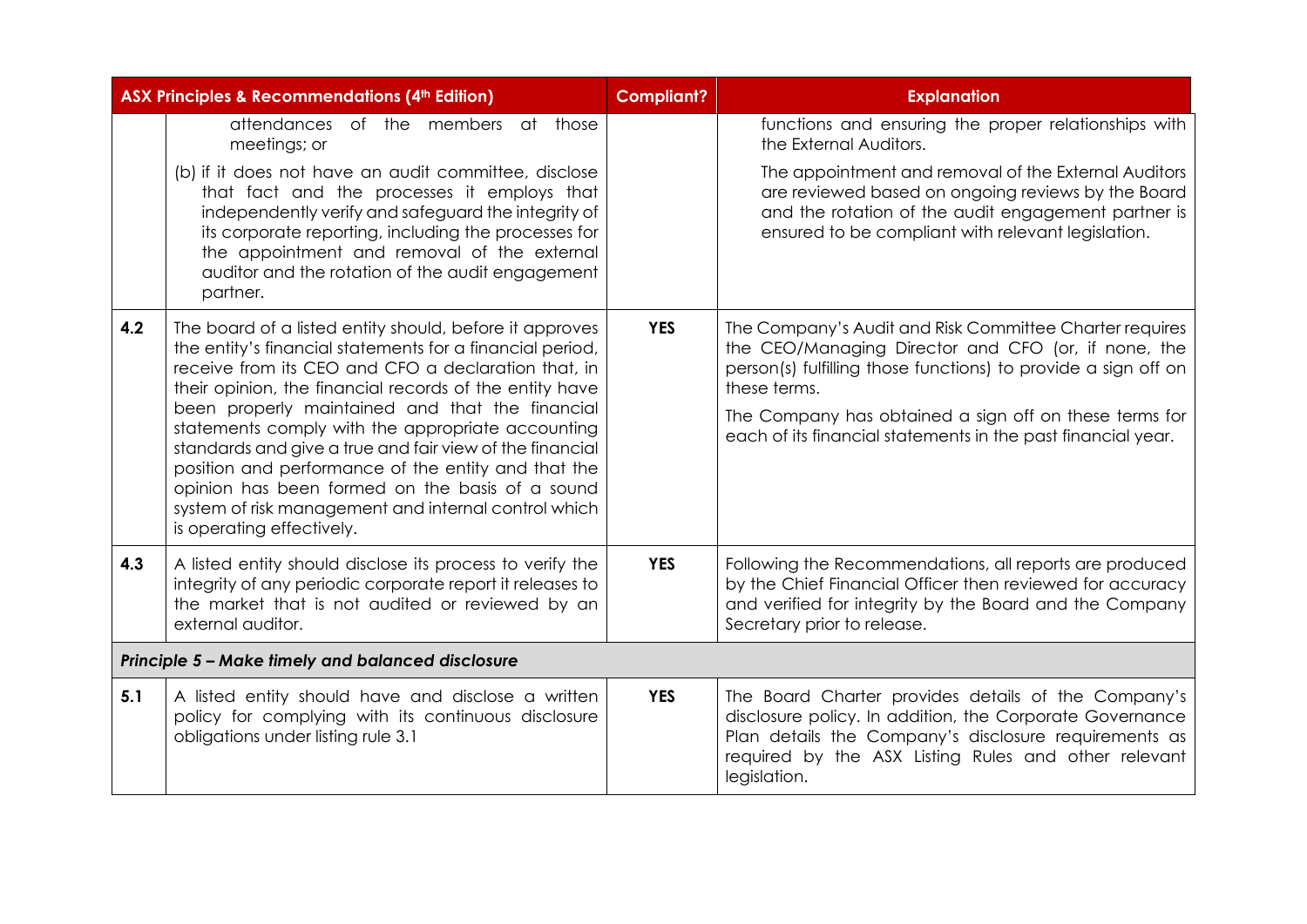|     | <b>ASX Principles &amp; Recommendations (4th Edition)</b>                                                                                                                                                          | <b>Compliant?</b> | <b>Explanation</b>                                                                                                                                                                                                                                                                                                                          |
|-----|--------------------------------------------------------------------------------------------------------------------------------------------------------------------------------------------------------------------|-------------------|---------------------------------------------------------------------------------------------------------------------------------------------------------------------------------------------------------------------------------------------------------------------------------------------------------------------------------------------|
| 5.2 | A listed entity should ensure that its board receives<br>copies of all material market announcements<br>promptly after they have been made.                                                                        | <b>YES</b>        | The Company has established automatic reporting via the<br>ASX for distribution of immediate copies of all market<br>announcements to the Board.                                                                                                                                                                                            |
| 5.3 | A listed entity that gives a new and substantive<br>investor or analyst presentation should release a copy<br>of the presentation materials on the ASX Market<br>Announcements Platform ahead of the presentation. | <b>YES</b>        | All slides and presentations used for briefings and analyst<br>presentations are released and uploaded to ASX prior to<br>the briefing to the market. Further details are set out in the<br>Company's Continuous Disclosure Policy, which forms part<br>of the Corporate Governance Plan.                                                   |
|     | Principle 6 - Respect the rights of security holders                                                                                                                                                               |                   |                                                                                                                                                                                                                                                                                                                                             |
| 6.1 | A listed entity should provide information about itself<br>and its governance to investors via its website.                                                                                                        | <b>YES</b>        | Information about the Company and its governance is<br>available in the Corporate Governance Plan and on the<br>Company's website.                                                                                                                                                                                                          |
| 6.2 | A listed entity should have an investor relations<br>facilitates<br>that<br>effective<br>two-way<br>program<br>communication with investors.                                                                       | <b>YES</b>        | adopted<br>Company<br>Shareholder<br>has<br>$\alpha$<br>The I<br>Communications Policy which aims to promote and<br>facilitate effective two-way communication with investors.<br>The Policy outlines a range of ways in which information is<br>communicated to shareholders and forms part of the<br>Company's Corporate Governance Plan. |
| 6.3 | A listed entity should disclose how it facilitates and<br>encourages participation at meetings of security<br>holders.                                                                                             | <b>YES</b>        | Shareholders are encouraged to participate at all general<br>meetings and AGMs of the Company. Upon the despatch<br>of any notice of meeting to Shareholders, the Company<br>Secretary shall send out material stating that all<br>Shareholders are encouraged to participate at the<br>meeting.                                            |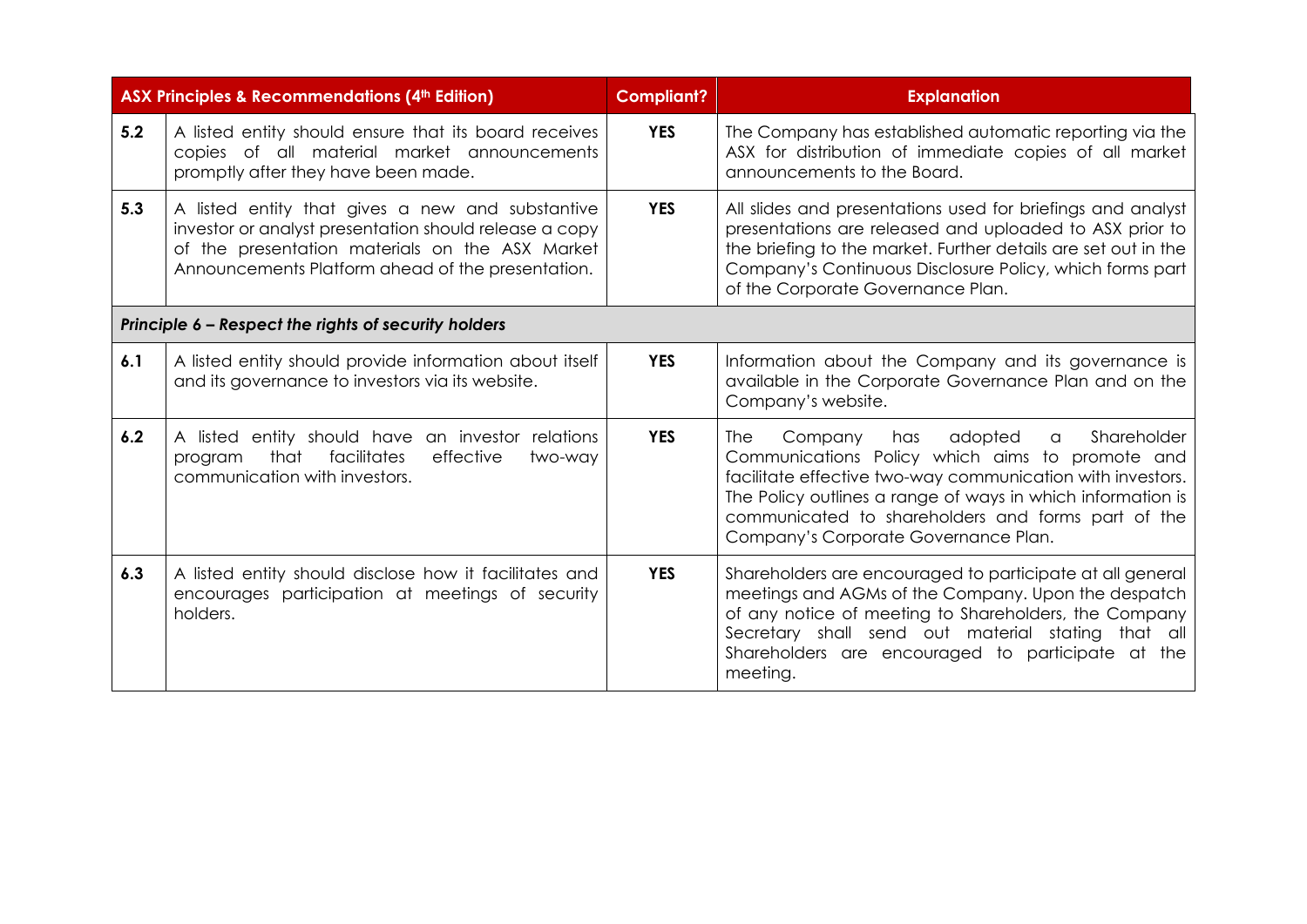|     | <b>ASX Principles &amp; Recommendations (4th Edition)</b>                                                                                                                                                                                                                                                                                                                                                                                                                                                                                                                                                                                                        | <b>Compliant?</b> | <b>Explanation</b>                                                                                                                                                                                                                                                                                                                                                                                                                                                                                                                                                                                                                                                                                                                                                                                                                   |
|-----|------------------------------------------------------------------------------------------------------------------------------------------------------------------------------------------------------------------------------------------------------------------------------------------------------------------------------------------------------------------------------------------------------------------------------------------------------------------------------------------------------------------------------------------------------------------------------------------------------------------------------------------------------------------|-------------------|--------------------------------------------------------------------------------------------------------------------------------------------------------------------------------------------------------------------------------------------------------------------------------------------------------------------------------------------------------------------------------------------------------------------------------------------------------------------------------------------------------------------------------------------------------------------------------------------------------------------------------------------------------------------------------------------------------------------------------------------------------------------------------------------------------------------------------------|
| 6.4 | A listed entity should ensure that all substantive<br>resolutions at a meeting of security holders are<br>decided by a poll rather than by a show of hands.                                                                                                                                                                                                                                                                                                                                                                                                                                                                                                      | <b>YES</b>        | The Company conducts Shareholder meetings in<br>compliance with the requirement to decide substantive<br>resolutions by deed poll.                                                                                                                                                                                                                                                                                                                                                                                                                                                                                                                                                                                                                                                                                                   |
| 6.5 | A listed entity should give security holders the option to<br>communications<br>receive<br>from,<br>and<br>send<br>communications to, the entity and its security registry<br>electronically.                                                                                                                                                                                                                                                                                                                                                                                                                                                                    | <b>YES</b>        | The Shareholder Communications Policy provides that<br>security holders can register with the Company to receive<br>email notifications when an announcement is made by the<br>Company to the ASX, including the release of the Annual<br>Report, half yearly reports and quarterly reports. Links are<br>made available to the Company's website on which all<br>information provided to the ASX is immediately posted.<br>Shareholders queries should be referred to the Company<br>Secretary at first instance.                                                                                                                                                                                                                                                                                                                   |
|     | Principle 7 - Recognise and manage risk                                                                                                                                                                                                                                                                                                                                                                                                                                                                                                                                                                                                                          |                   |                                                                                                                                                                                                                                                                                                                                                                                                                                                                                                                                                                                                                                                                                                                                                                                                                                      |
| 7.1 | The board of a listed entity should:<br>(a) have a committee or committees to oversee risk,<br>each of which:<br>(1) has at least three members, a majority of whom<br>are independent directors; and<br>(2) is chaired by an independent director,<br>and disclose:<br>(3) the charter of the committee;<br>(4) the members of the committee; and<br>(5) as at the end of each reporting period, the<br>number of times the committee<br>met<br>throughout the period and the individual<br>attendances of the members at those<br>meetings; or<br>(b) if it does not have a risk committee or committees<br>that satisfy (a) above, disclose that fact and the | <b>PARTIAL</b>    | (a) The Company's Corporate Governance Plan contains<br>an Audit and Risk Committee Charter that provides for<br>the creation of an Audit and Risk Committee (if it is<br>considered it will benefit the Company), with at least<br>three members, all of whom must be independent<br>Directors, and which must be chaired by an<br>independent Director.<br>The Company did not have an Audit and Risk<br>(b)<br>Committee for the past financial year as the Board did<br>not consider the Company would benefit from its<br>establishment. In accordance with the Company's<br>Board Charter, the Board carries out the duties that<br>would ordinarily be carried out by the Audit and Risk<br>Committee under the Audit and Risk Committee<br>Charter including processes to oversee the entity's risk<br>management framework. |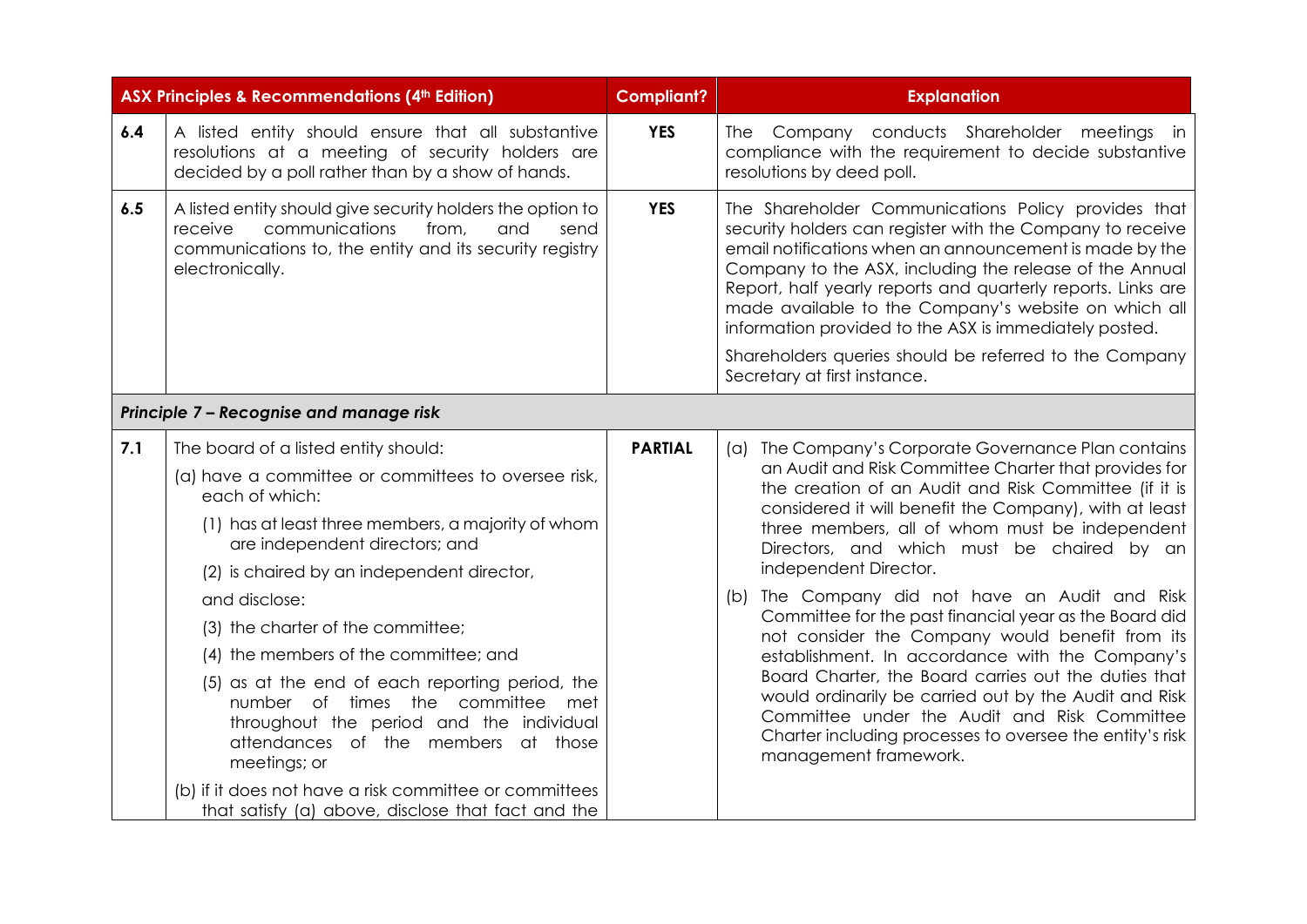|     | <b>ASX Principles &amp; Recommendations (4th Edition)</b>                                                                                                                                                                                                                                                                                                                             | <b>Compliant?</b> | <b>Explanation</b>                                                                                                                                                                                                                                                                                                                                                                                                                                                                                                                                                                                                                                 |
|-----|---------------------------------------------------------------------------------------------------------------------------------------------------------------------------------------------------------------------------------------------------------------------------------------------------------------------------------------------------------------------------------------|-------------------|----------------------------------------------------------------------------------------------------------------------------------------------------------------------------------------------------------------------------------------------------------------------------------------------------------------------------------------------------------------------------------------------------------------------------------------------------------------------------------------------------------------------------------------------------------------------------------------------------------------------------------------------------|
|     | processes it employs for overseeing the entity's risk<br>management framework.                                                                                                                                                                                                                                                                                                        |                   |                                                                                                                                                                                                                                                                                                                                                                                                                                                                                                                                                                                                                                                    |
| 7.2 | The board or a committee of the board should:<br>(a) review the entity's risk management framework at<br>least annually to satisfy itself that it continues to be<br>sound and that the entity is operating with due<br>regard to the risk appetite set by the board; and<br>(b) disclose, in relation to each reporting period,<br>whether such a review has taken place.            | <b>PARTIAL</b>    | The Audit and Risk Committee Charter requires that<br>(a)<br>the Audit and Risk Committee (or, in its absence, the<br>Board) should, at least annually, satisfy itself that the<br>Company's risk management framework continues to<br>be sound.<br>The Company's Board has not completed a review of<br>(b)<br>the Company's risk management framework in the<br>past financial year. The Board reviews reports by<br>management on the efficiency and effectiveness of<br>the Company's risk management framework and<br>implements required changes as necessitated.                                                                            |
| 7.3 | A listed entity should disclose:<br>(a) if it has an internal audit function, how the function<br>is structured and what role it performs; or<br>(b) if it does not have an internal audit function, that<br>fact and the processes it employs for evaluating<br>and continually improving the effectiveness of its<br>governance, risk management and internal<br>control processes. | <b>YES</b>        | The Audit and Risk Committee Charter provides for the<br>(a)<br>Audit and Risk Committee to monitor the need for an<br>internal audit function.<br>The Company did not have an internal audit function<br>(b)<br>for the past financial year. The Company's Board and<br>Management are responsible for monitoring the<br>Company's internal audit functions.                                                                                                                                                                                                                                                                                      |
| 7.4 | A listed entity should disclose whether it has any<br>material exposure to economic, environmental or<br>social sustainability risks and, if it does, how it manages<br>or intends to manage those risks.                                                                                                                                                                             | <b>YES</b>        | The Audit and Risk Committee Charter requires the Audit<br>and Risk Committee (or, in its absence, the Board) to assist<br>management determine whether the Company has any<br>material exposure to economic, environmental and social<br>sustainability risks and, if it does, how it manages or intends<br>to manage those risks.<br>The Company's Corporate Governance Plan requires the<br>Company to disclose whether it has any material exposure<br>to economic, environmental and social sustainability risks<br>and, if it does, how it manages or intends to manage those<br>risks. The Company discloses this information in its Annual |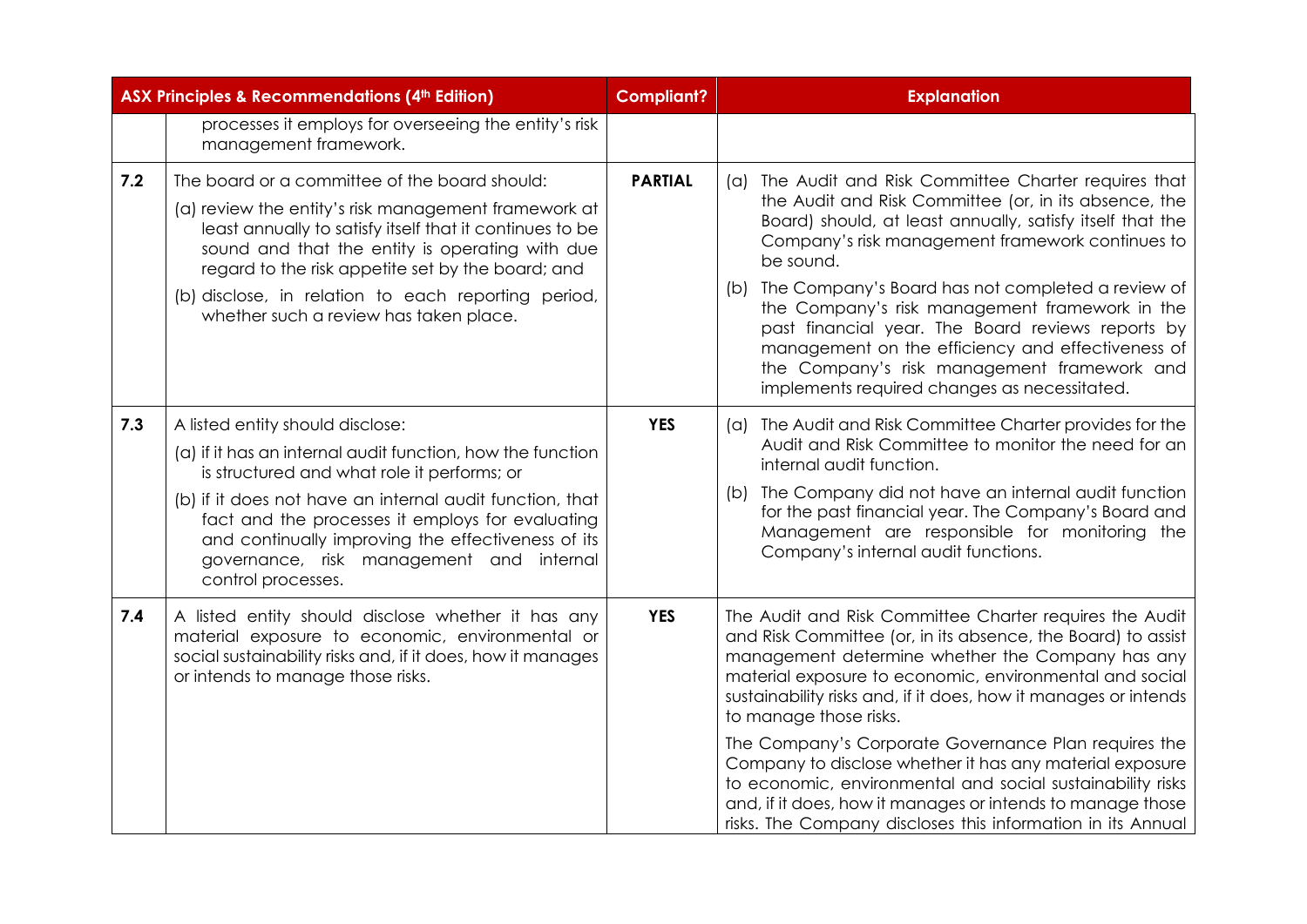| <b>ASX Principles &amp; Recommendations (4th Edition)</b> |                                                                                                                                                                                                                                                                                                                                                                                                                                                                                                                                                                                                                                                                                                                                                                                                         | <b>Compliant?</b> | <b>Explanation</b>                                                                                                                                                                                                                                                                                                                                                                                                                                                                                                                                                                                                                                                                                                                                                                                                                                                                                                                           |
|-----------------------------------------------------------|---------------------------------------------------------------------------------------------------------------------------------------------------------------------------------------------------------------------------------------------------------------------------------------------------------------------------------------------------------------------------------------------------------------------------------------------------------------------------------------------------------------------------------------------------------------------------------------------------------------------------------------------------------------------------------------------------------------------------------------------------------------------------------------------------------|-------------------|----------------------------------------------------------------------------------------------------------------------------------------------------------------------------------------------------------------------------------------------------------------------------------------------------------------------------------------------------------------------------------------------------------------------------------------------------------------------------------------------------------------------------------------------------------------------------------------------------------------------------------------------------------------------------------------------------------------------------------------------------------------------------------------------------------------------------------------------------------------------------------------------------------------------------------------------|
|                                                           |                                                                                                                                                                                                                                                                                                                                                                                                                                                                                                                                                                                                                                                                                                                                                                                                         |                   | Report if appropriate and on its ASX website as part of its<br>continuous disclosure obligations.                                                                                                                                                                                                                                                                                                                                                                                                                                                                                                                                                                                                                                                                                                                                                                                                                                            |
|                                                           | Principle 8 - Remunerate fairly and responsibly                                                                                                                                                                                                                                                                                                                                                                                                                                                                                                                                                                                                                                                                                                                                                         |                   |                                                                                                                                                                                                                                                                                                                                                                                                                                                                                                                                                                                                                                                                                                                                                                                                                                                                                                                                              |
| 8.1                                                       | The board of a listed entity should:<br>(a) have a remuneration committee which:<br>(1) has at least three members, a majority of whom<br>are independent directors; and<br>(2) is chaired by an independent director,<br>and disclose:<br>(3) the charter of the committee;<br>(4) the members of the committee; and<br>(5) as at the end of each reporting period, the<br>number of times the committee<br>met<br>throughout the period and the individual<br>attendances of the members at those<br>meetings; or<br>(b) if it does not have a remuneration committee,<br>disclose that fact and the processes it employs for<br>setting the level and composition of remuneration<br>for directors and senior executives and ensuring<br>that such remuneration is appropriate and not<br>excessive. | <b>PARTIAL</b>    | (a) The Company's Corporate Governance Plan contains<br>a Remuneration Committee Charter that provides for<br>the creation of a Remuneration Committee (if it is<br>considered it will benefit the Company), with at least<br>three members, a majority of whom must be<br>independent Directors, and which must be chaired by<br>an independent Director.<br>The Company did not have a Remuneration<br>(b)<br>Committee for the past financial year as the Board did<br>not consider the Company would benefit from its<br>establishment. In accordance with the Company's<br>Board Charter, the Board carries out the duties that<br>would ordinarily be carried out by the Remuneration<br>Committee under the Remuneration Committee<br>Charter including processes to set the level and<br>composition of remuneration for Directors and senior<br>executives and ensuring that such remuneration is<br>appropriate and not excessive. |
| 8.2                                                       | A listed entity should separately disclose its policies<br>and practices regarding the remuneration of non-<br>executive directors and the remuneration<br>0f<br>executive directors and other senior executives.                                                                                                                                                                                                                                                                                                                                                                                                                                                                                                                                                                                       | <b>YES</b>        | The Company's Corporate Governance Plan requires the<br>Board to disclose its policies and practices regarding the<br>remuneration of Directors and senior executives, which is<br>disclosed on the Company's website and in the<br>remuneration report contained in the Company's Annual<br>Report.                                                                                                                                                                                                                                                                                                                                                                                                                                                                                                                                                                                                                                         |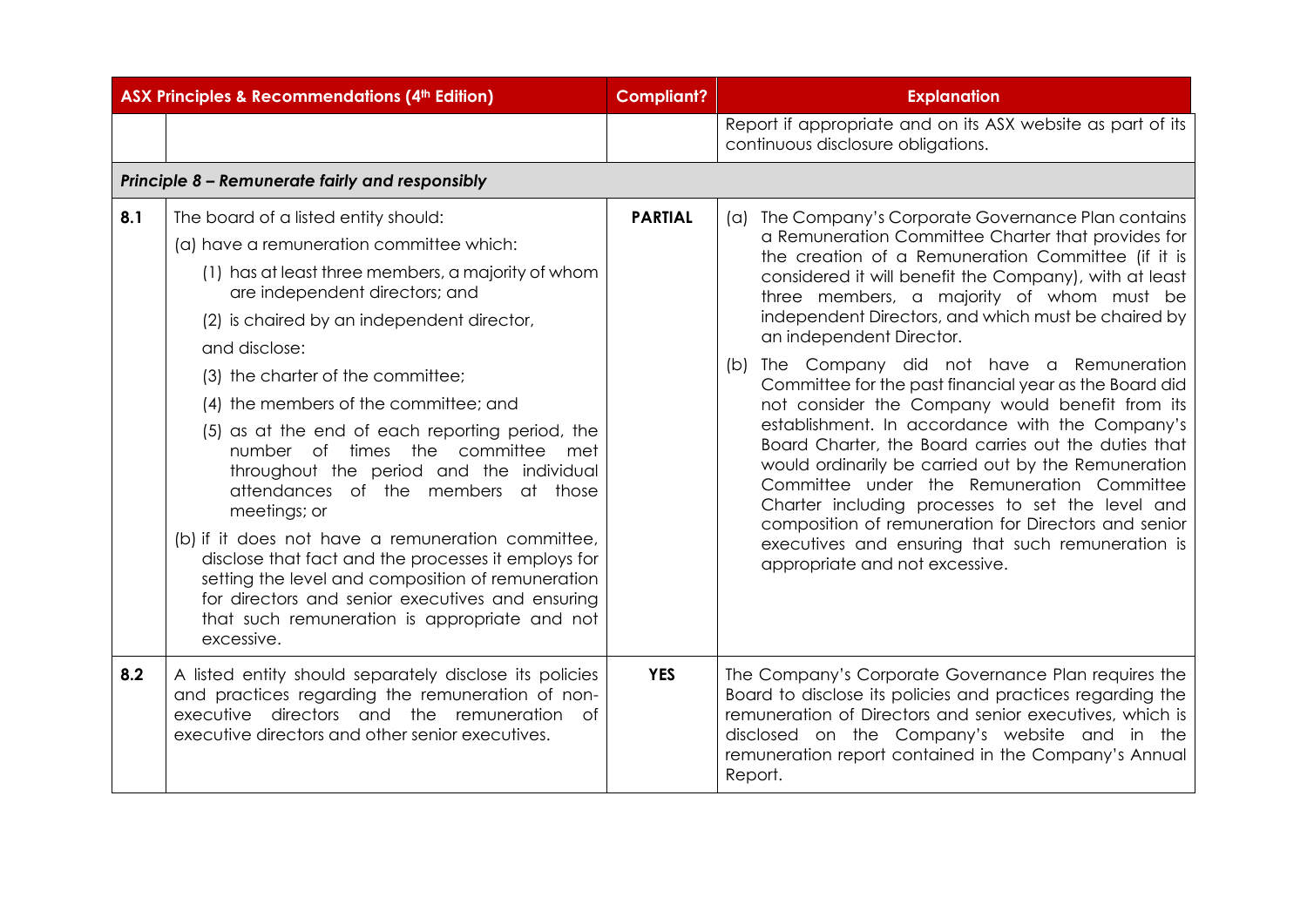|     | ASX Principles & Recommendations (4th Edition)                                                                                                                                                                                                                                                                                                   | <b>Compliant?</b> | <b>Explanation</b>                                                                                                                                                                                                                                                                                                                                                                                                          |  |  |  |  |
|-----|--------------------------------------------------------------------------------------------------------------------------------------------------------------------------------------------------------------------------------------------------------------------------------------------------------------------------------------------------|-------------------|-----------------------------------------------------------------------------------------------------------------------------------------------------------------------------------------------------------------------------------------------------------------------------------------------------------------------------------------------------------------------------------------------------------------------------|--|--|--|--|
| 8.3 | listed entity which has an equity-based<br>remuneration scheme should:<br>(a) have a policy on whether participants are<br>permitted to enter into transactions (whether<br>through the use of derivatives or otherwise) which<br>limit the economic risk of participating in the<br>scheme; and<br>(b) disclose that policy or a summary of it. | <b>PARTIAL</b>    | The Company has implemented an equity-based<br>remuneration scheme. The Company does not have a<br>policy on whether participants are permitted to enter into<br>transactions (whether through the use of derivatives or<br>otherwise) which limit the economic risk of participating in<br>the scheme as the scheme currently is limited to unlisted<br>options and the risk of participating in the scheme is<br>minimal. |  |  |  |  |